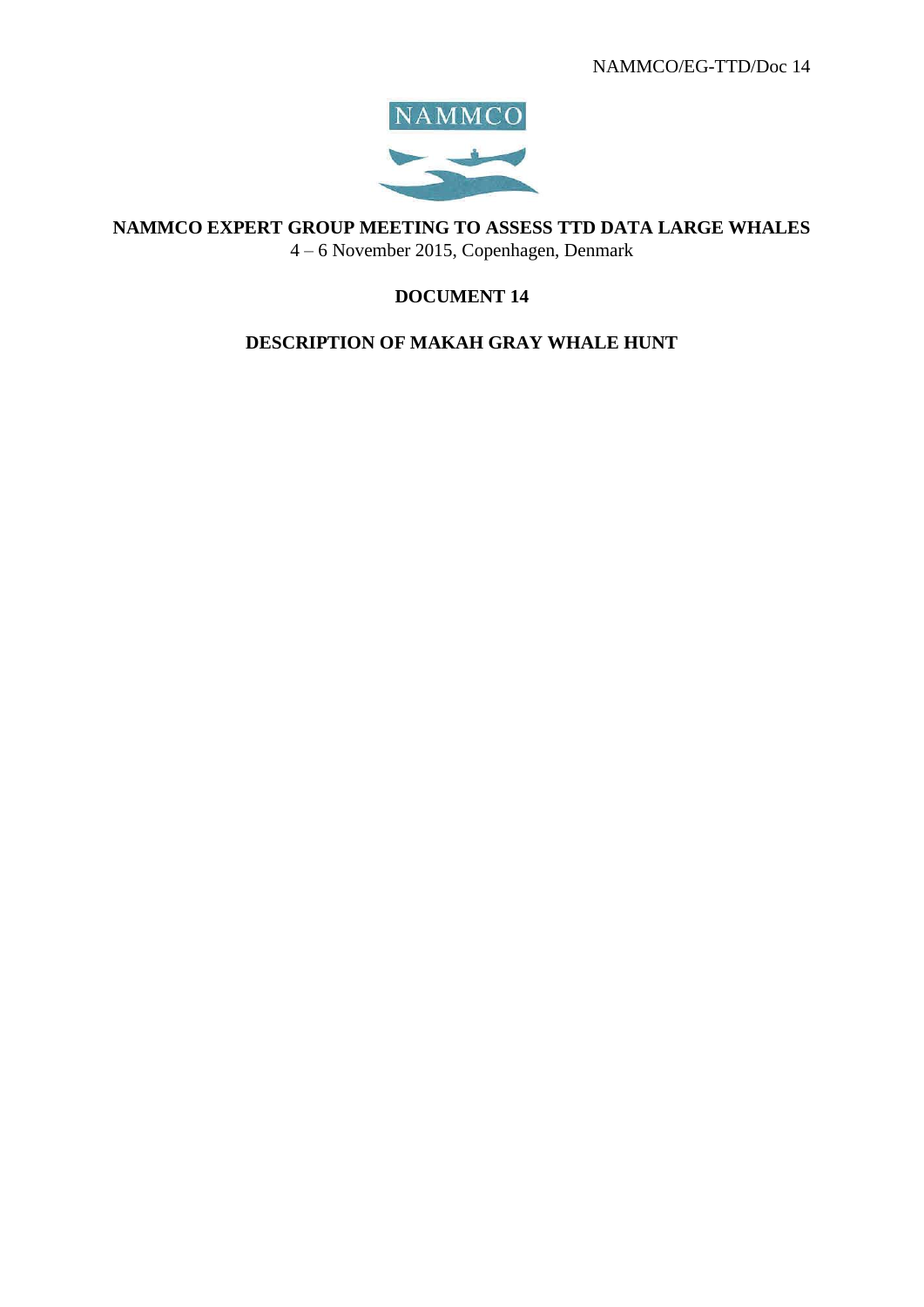## **Description of Makah Gray Whale Hunt**

Jonathan Scordino Makah Fisheries Management

The Makah gray whale hunt will include a mix of traditional hunting methods with modern tools and weapons to ensure a quick and humane death for the hunted whale. The hunt method used will be the same method used during hunts in 1999 and 2000. A video of the Makah's 1999 whale hunt can be seen at [https://www.youtube.com/watch?v=cGmc1-fbs5U.](https://www.youtube.com/watch?v=cGmc1-fbs5U)

The hunt will include a team of eight crew members in a 10 meter long canoe and a team of at least three in a motorized chase boat of at least 6.5 meters. The crew in the canoe will be the first to approach and harpoon a whale. The crew of eight works together to paddle into position to harpoon the whale. The goal is to approach the whale to harpoon from the right side of the canoe. After the harpoon is deployed the crewmember immediately behind the harpooner ties on floats and additional line. In 1999, the crew in the canoe held the harpoon line. In the future the whalers will either again hold the line or will let go of line and leave the buoys to retard the swimming speed of the whale. After the harpoon is deployed the chase boat will approach and harpoon the whale a second time.

After the whale is securely harpooned the chase boat will approach with a rifleman. The rifleman will shoot a .50 caliber or larger rifle targeting the base of the brain stem and the first couple vertebrae to cause the immediate death of the whale. Research by Dr. Allen Ingling has shown that rifles of .460 caliber and larger are more than capable of firing shots that will sufficiently penetrate and damage the central nervous system to immediately kill a whale (Appendix A). A safety officer will work with the rifleman and keep track of other boats on the water and other potential hazards for a shot. When the rifleman has a clear and safe shot the safety officer will signal through oral and physical communication that the rifleman is safe to shoot.

This approach was used by the Makah Tribe in its successful 1999 gray whale hunt. As shown in the video, the time to death of the whale from when it was first struck with a harpoon until it was dead was around 8 minutes. We hope with appropriate training and certifications that future hunts have similar or quicker time to death.

After the whale is dead a crew member will secure a line to the whale's tail or will dive in and attach a line through the lower jaw and upper lip of the whale. The whale will then be towed to shore by a larger support boat. At shore there will be crews to conduct the spiritual and cultural practices for the whale and a team to butcher the whale.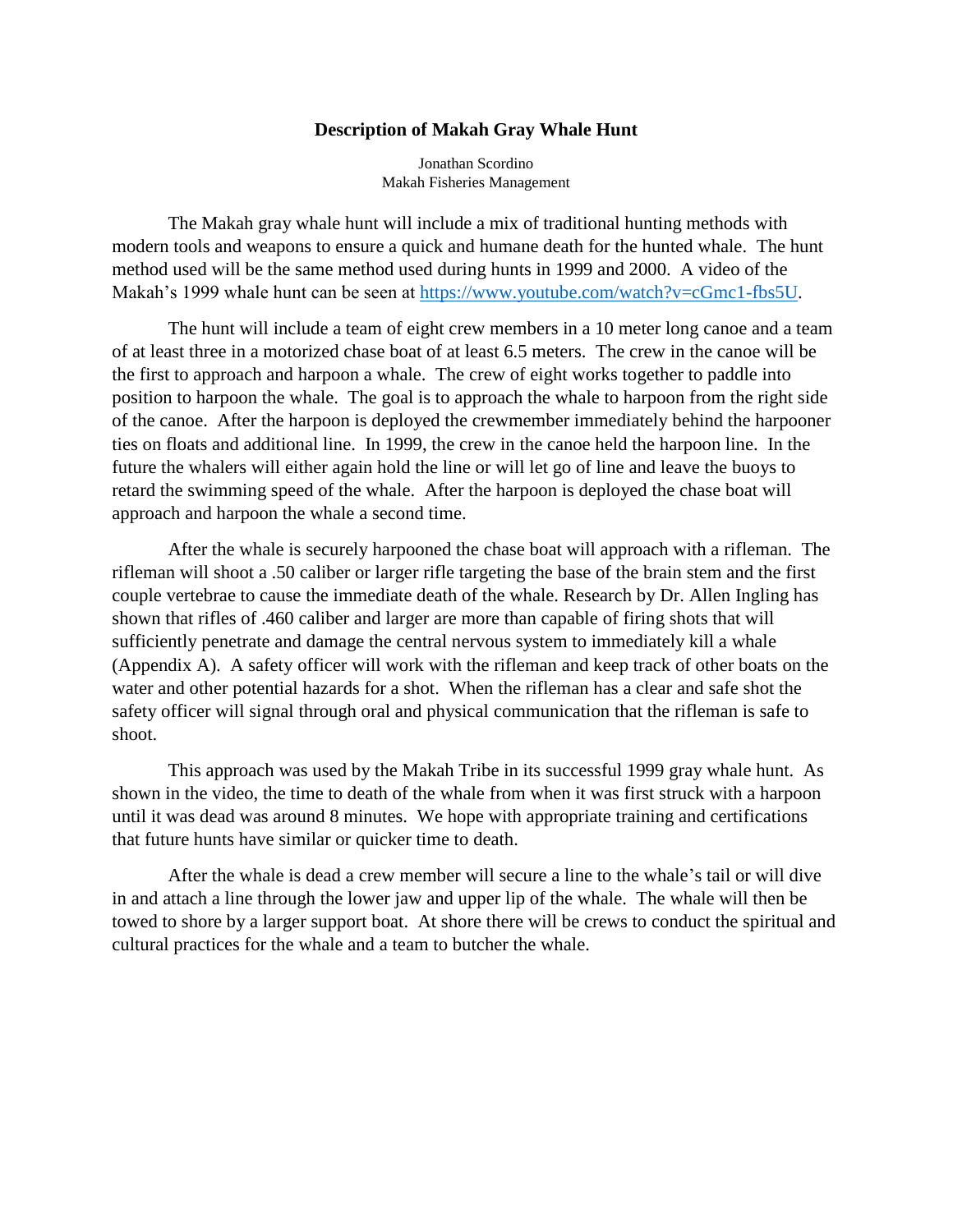Appendix A: Document IWC/51/WK14 APPENDIX presented to the IWC in 1999.

# **Ballistic Testing of Large-Caliber Rifles**

# **For the Makah Tribal Gray Whale Subsistence Hunt**

Allen L. Ingling, VMD Virginia-Maryland Regional College of Veterinary Medicine University of Maryland, College Park, MD 20740

## **ABSTRACT**

Ballistic trials of high power weapons and cartridges in addition to the previously tested .50BMG were undertaken to further enhance the efficacy and humaneness of the Makah Gray whale hunt. The Winchester .458 Mag., Weatherby .460 Mag., and the A-Square .577 were all shown to be potentially effective as additional weapons to humanely dispatch a gray whale. The .577 and a newly developed .50BMG cartridge were also shown to have the capability of reaching a partially submerged target.

#### **Introduction**

The Makah Tribe previously reported to IWC on the testing of a .50BMG rifle to humanely dispatch gray whales during the Makah Tribe's ceremonial and subsistence hunt (Ingling, 1997). The .50BMG was tested on gray whale carcasses and found to be a potentially effective and humane weapon for quickly dispatching a harpooned gray whale. The results of those tests are in the 1997 report to IWC titled "The Development of Techniques Incorporating Traditional Elements to Enable the Makah to Harvest Gray Whales in an Efficacious, Safe, and Humane Manner." This current report provides further information on ballistic testing of large caliber rifles and bullets that may be used to further increase the efficiency and humaneness of the Makah hunt. Additional tests were conducted to improve upon the previously tested .50BMG. There was subjective evidence that the .50BMG rounds lost energy at a very high rate in passing through water, thus putting in question the effectiveness of the round if it became necessary to shoot at a partially submerged target. In addition, concerns about ricochet off the water needed to be addressed. The penetration test previously carried out from a distance of 40 feet (12 meters) is probably beyond the outer limit of the use of a rifle from a small boat. The target distance should be kept within 30 feet (9 meters) to keep the angle of incidence of the path of the projectile to the surface of the water or target greater than 10 degrees to minimize the occurrence of ricochet (Kato, 1981). Ideally a large vertical surface of the target will be exposed, but the worst case of a partially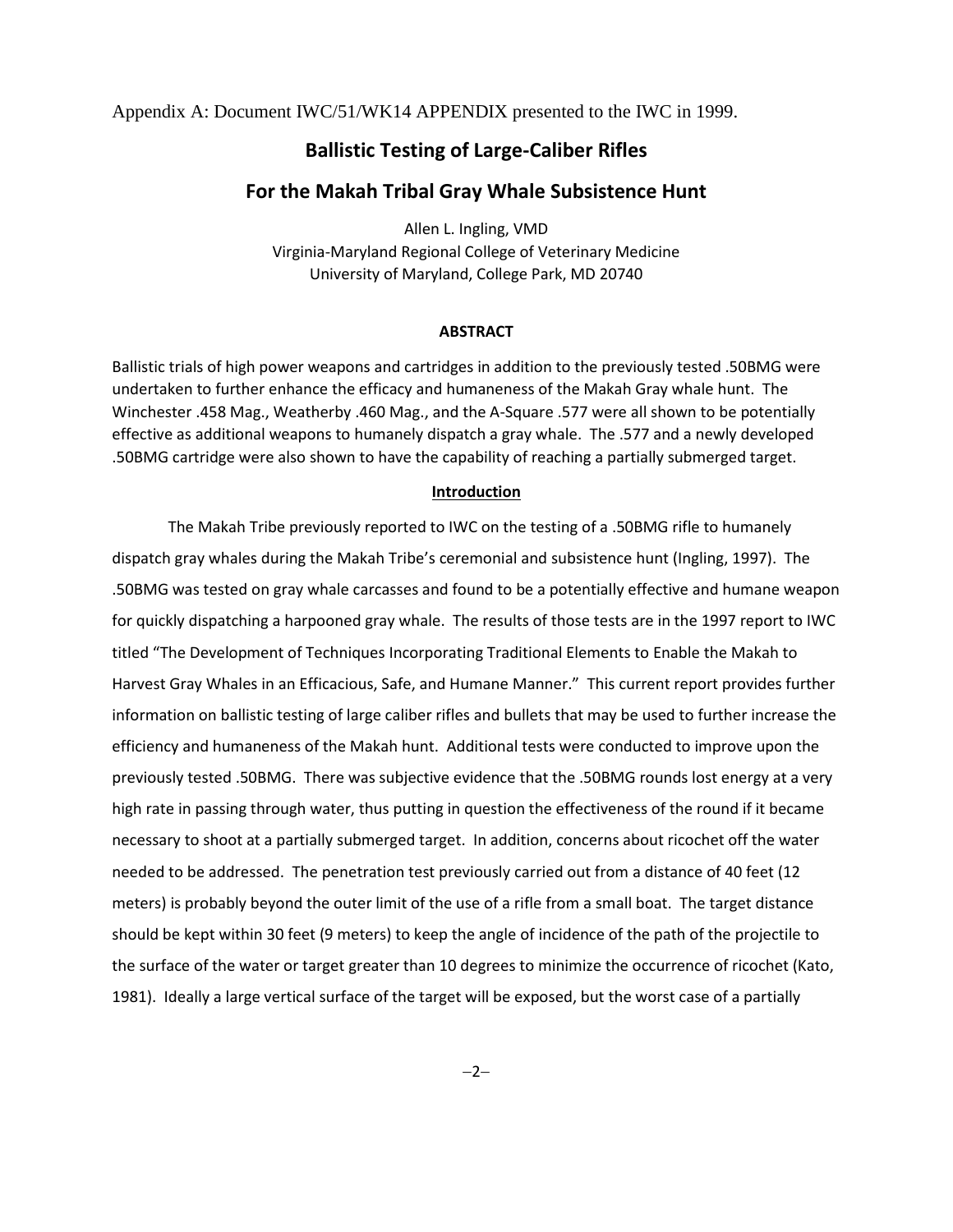submerged target must be considered. Additional reasons to test other large caliber rifles were to identify weapons that would not have the single shot limitation of the .50BMG and that might be lighter and easier to handle.

The major objective in hunting with a rifle is to deliver a projectile into the prey that creates sufficient damage to either kill the animal immediately or disable it to the point that it can be approached quickly and killed by a bullet to the brain stem (base of the brain and upper spinal cord). In modern firearms, for most game, this is accomplished by high velocity bullets that expand on impact, creating a "wound channel" of much greater diameter than the original bullet. The effective wound channel is greater than the final diameter of the expanded bullet and is proportional to the velocity of the bullet (MacPherson, 1994). In this manner, much greater trauma can be produced by relatively small projectiles. Small, high velocity projectiles rapidly lose energy after penetration into flesh, especially if they are capable of expansion. In the more common game species, this is not of particular concern. Hunted species of up to several hundred pounds body weight can be effectively taken with bullets of .22in (5.6mm) caliber. However, in large game, rapid loss of energy of the bullet will prevent penetration deep enough to reach a vital or disabling site in the animal. One method of reducing the loss of energy and achieving adequate penetration is to use non-expanding bullets, but since the trauma necessary to kill the animal is dependent on the cross-sectional area of the bullet, then larger diameter bullets must be used. Larger bullets are heavier, thereby requiring more power, thus requiring heavier guns. The ideal ammunition for a specific application then becomes a complex balance of bullet diameter, length, weight, and shape, and the propellant charge. The gun to accommodate the bullet must also be matched to the application and the selected round.

There are three different types of movement of a bullet traveling on its way to a target. The first is translation, or linear velocity as the bullet proceeds to the target. The second is rotation, which is the spin imparted to the bullet by the rifling of the barrel, and the third is precession (Alphin, 1996). Precession is not as obvious as the first two, but is very important, especially when shooting at close range. Precession is the "wobble" of the bullet around the axis of its rotation. Precession is caused by any variation at the end of the barrel that might produce different forces on opposite sides of the bullet as it exits the barrel. Examples of what might cause such a difference are muzzle brakes, flash suppressors, bent barrels, damage to the barrel end, and ejecta (burnt powder residues) from the

 $-3-$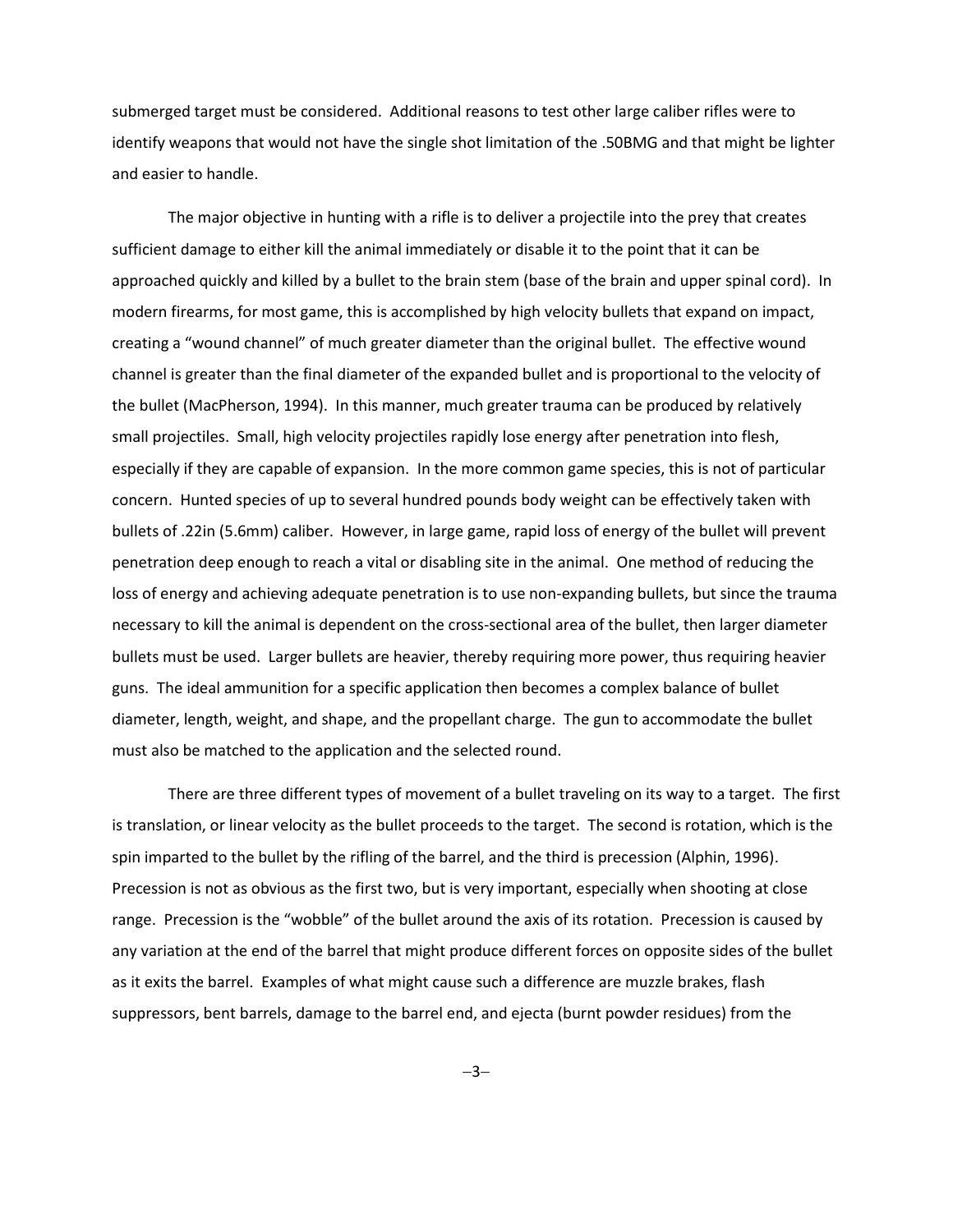propellant charge. For most common ammunition and firearms, where the range to target is usually beyond 50 yards or meters, the gyroscopic effect of the bullet rotation will eliminate the precession if the round is symmetrical. This is very important, since if precession is severe and the target is close, then the bullet can actually strike the target sideways and penetration will be minimal. Precession can be minimized by a variety of techniques. Faster rotation will increase the gyroscopic effect and more quickly dampen the precession. Rifling as fast as one turn in 10in. (25cm.) or faster can be used. The use of precision machined monolithic bullets (solid bullets, or at least bullets that act that way) that have good symmetry and resist deformation are also less likely to precess. Paradoxically, a slightly reduced propellant charge, although reducing the projectile energy, may also reduce precession and increase penetration. The mechanism here is that there are less ejecta and less residual force impinging on the rear of the bullet as it leaves the barrel. The use of heavier bullets will increase penetration by increasing both the rotational (increased gyroscopic effect) and translational momentum of the bullet. The aspect ratio, the ratio of the bullet diameter (caliber) to the length is also a critical factor. The "Greenhill" formula (Hatcher, 1966), developed to calculate the barrel twist necessary to stabilize a particular bullet, can be used to compare various aspect ratios to determine if a particular bullet will be more or less stable than another. The formula states that for steel jacketed lead bullets the required twist in calibers equals 150 divided by the length of the bullet in calibers. The length of the bullet in calibers is simply the inverse of the aspect ratio, so this demonstrates that the aspect ratio is the critical issue in damping out precession and stabilizing the bullet, given a fixed rifle barrel twist.

#### **Objectives**

The objectives of this research were to conduct further ballistics tests on various large caliber rifles and cartridges to improve the efficiency, safety parameters and humaneness of the proposed Makah gray whale hunt. We wished to identify and test the parameters of some commercially available weapons and ammunition that affect the depth of penetration by the projectiles and to modify those parameters where possible to achieve maximum penetration. In addition, factors such as weight, recoil, and loading ease were evaluated as they relate to the subsistence hunting of gray whales by Makah whalers.

## **Materials and Methods**

 $-4-$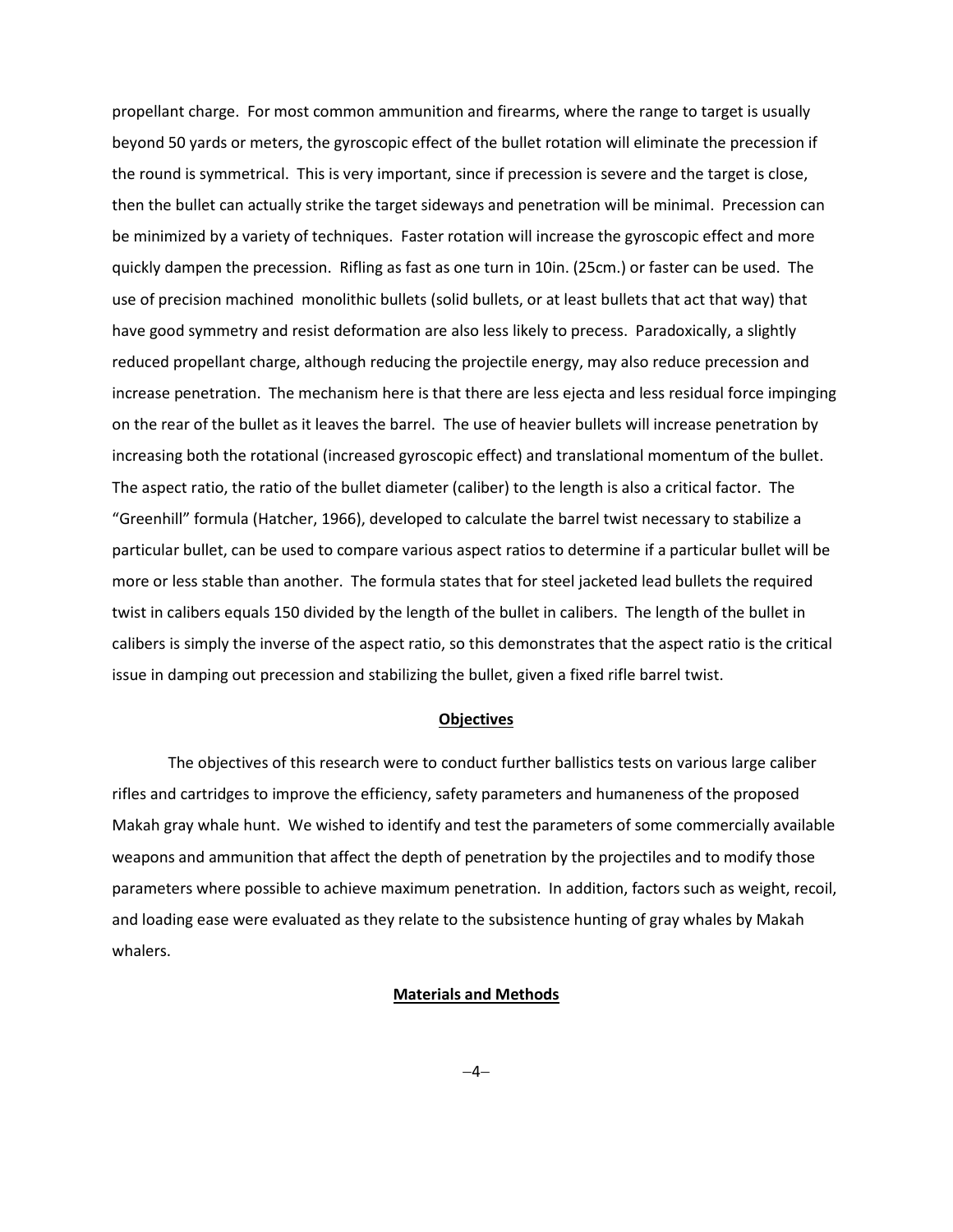A tank 2ft x 2ft by 20ft (60cm x 60cm x 6m) was constructed of plywood. A hole 8in. (20cm.) in diameter was cut in the center of one end and the entire tank lined with a heavy plastic sheet. The tank was set up on drums and filled with water. The filled tank contained about 5000lbs (2300kg) of water. It is a generally accepted premise that water is an approximate substitute for ballistic gelatin in determining the penetration of bullets in flesh if a factor of .55 is applied to the result. The weapons under test were then fired from a distance of about 30 ft. (10m.) from the tank, through the hole in the end of the tank and into the water. Since the top of the tank was open, the bullets could be seen on the bottom of the tank and the penetration distance measured from the tank front. This tank proved inadequate for the stresses of testing these very high power weapons and a second tank was constructed of a 20 ft. (6m) section of 3ft (1m) metal culvert. A portion was cut out for the length of the culvert for observation and plywood ends were bolted on with a 10in (25cm) hole cut in one end and covered with cardboard for the testing. This tank held approximately 6000lbs (2700kg) of water.

Weapons tested were: Garand .30-'06, Winchester .458 Magnum, Weatherby .460 Magnum, State Arms .50BMG, LAR .50BMG and A-Square .577. Ammunition tested was military standard Spitzer (pointed) ammunition for the .30-'06 and the .50BMG and blunt-nosed rounds for the .458, .460, .50BMG, and the .577. The specifications for these rounds are listed in table 1, and the rifle specifications are listed in table 2.

| Cartridge   | Caliber       | Length       | Weight     | Velocity     | Energy        |
|-------------|---------------|--------------|------------|--------------|---------------|
|             | in.<br>mm.    | in.<br>mm.   | gm.<br>gr. | ft/sec m/sec | ft-Ibs joules |
| $.30 - 06*$ | .30<br>7.62   | 35.5<br>1.40 | 12<br>180  | 823<br>2700  | 4000<br>3000  |
| .458        | .458<br>11.63 | 35.5<br>1.43 | 465<br>30  | 2250<br>685  | 5200<br>7000  |
| .460        | .458<br>11.63 | 35.5<br>1.43 | 33<br>510  | 2550<br>777  | 7400 10000    |
| .50BMG *    | 12.7<br>.50   | 58.7<br>2.31 | 650<br>42  | 2700<br>823  | 10000 13600   |
| .50BMG      | 12.7<br>.50   | 1.87<br>47.6 | 750<br>48  | 2700<br>823  | 12000 16300   |
| .50BMG **   | .50<br>12.7   | 33.3<br>1.31 | 570<br>37  | 3200<br>975  | 13000 17625   |
| .577        | .58<br>14.7   | 3.65<br>1.44 | 750<br>48  | 750<br>2460  | 10000 13600   |

Table 1. Cartridge Specifications.

\*Spitzer \*\*Woodleigh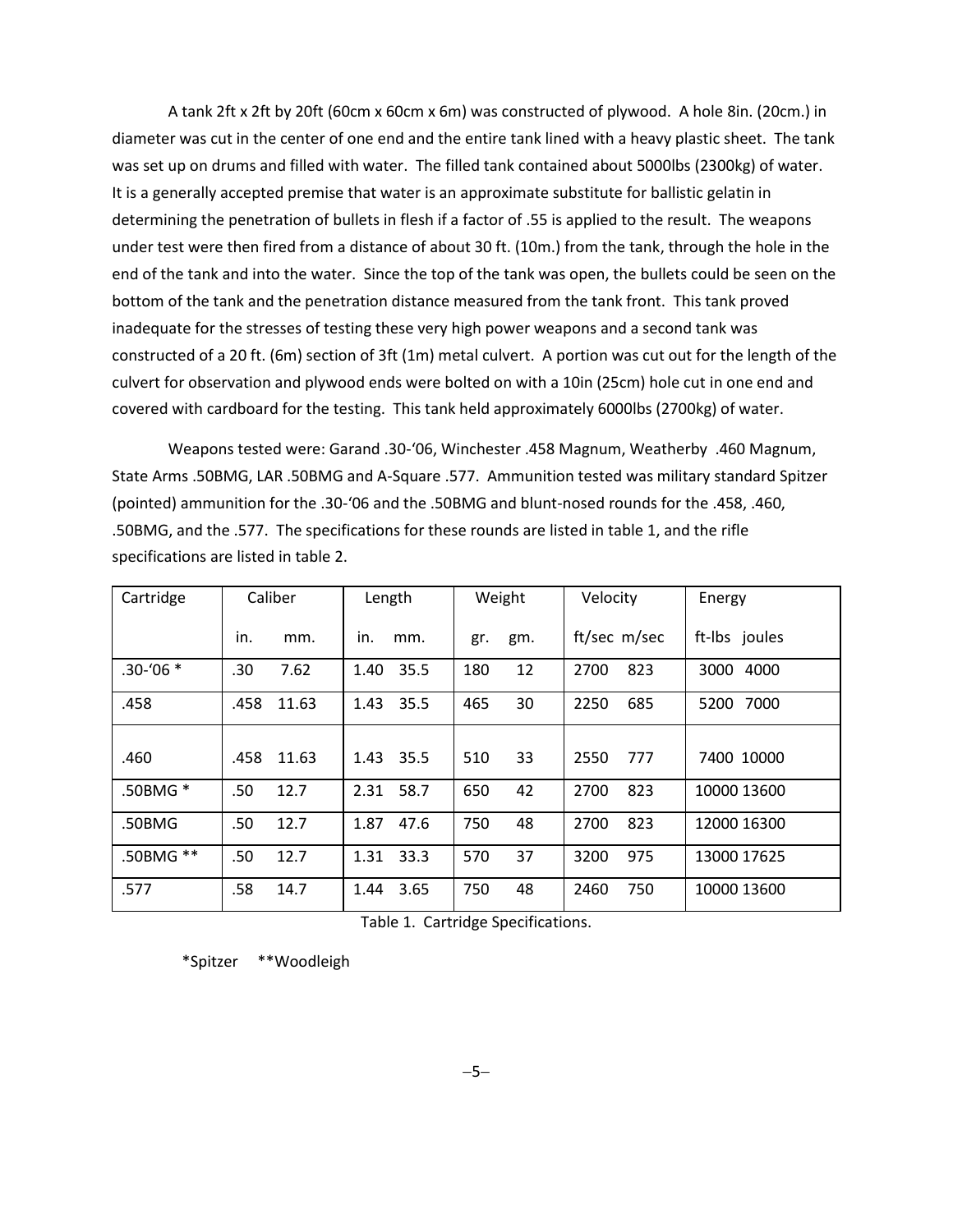| Rifle      | Caliber     | Barrel Length | Rifling |
|------------|-------------|---------------|---------|
|            | in.<br>mm.  | in.<br>cm.    | Twist   |
| $.30 - 06$ | .30<br>7.62 | 26<br>66      | 10      |
| .458       | .458 11.63  | 26<br>66      | 14      |
| .460       | .458 11.63  | 26<br>66      | 16      |
| .50 LAR    | .50<br>12.7 | 30<br>76      | 15      |
| .50 SA     | .50<br>12.7 | 30<br>76      | 9.5     |
| .577       | .58<br>14.7 | 26<br>66      | 12      |

Table 2. Rifle Specifications

### **Results**

The penetration of the bullets into the water tank are shown in table 3. Although the recoil was considerable for all of the weapons from the .460 up, the SA .50BMG and the .577 pack a real wallop since they were operated without muzzle brakes. Although the .577 has less energy, as a lighter weapon it produces a felt recoil equal to the SA .50BMG. The Woodleigh cartridge in the SA .50BMG produced the greatest recoil force, since the energy level was the highest of all combinations tested. Although substantial, the felt recoil was not judged unbearable by any of the riflemen who now all have considerable experience with these weapons.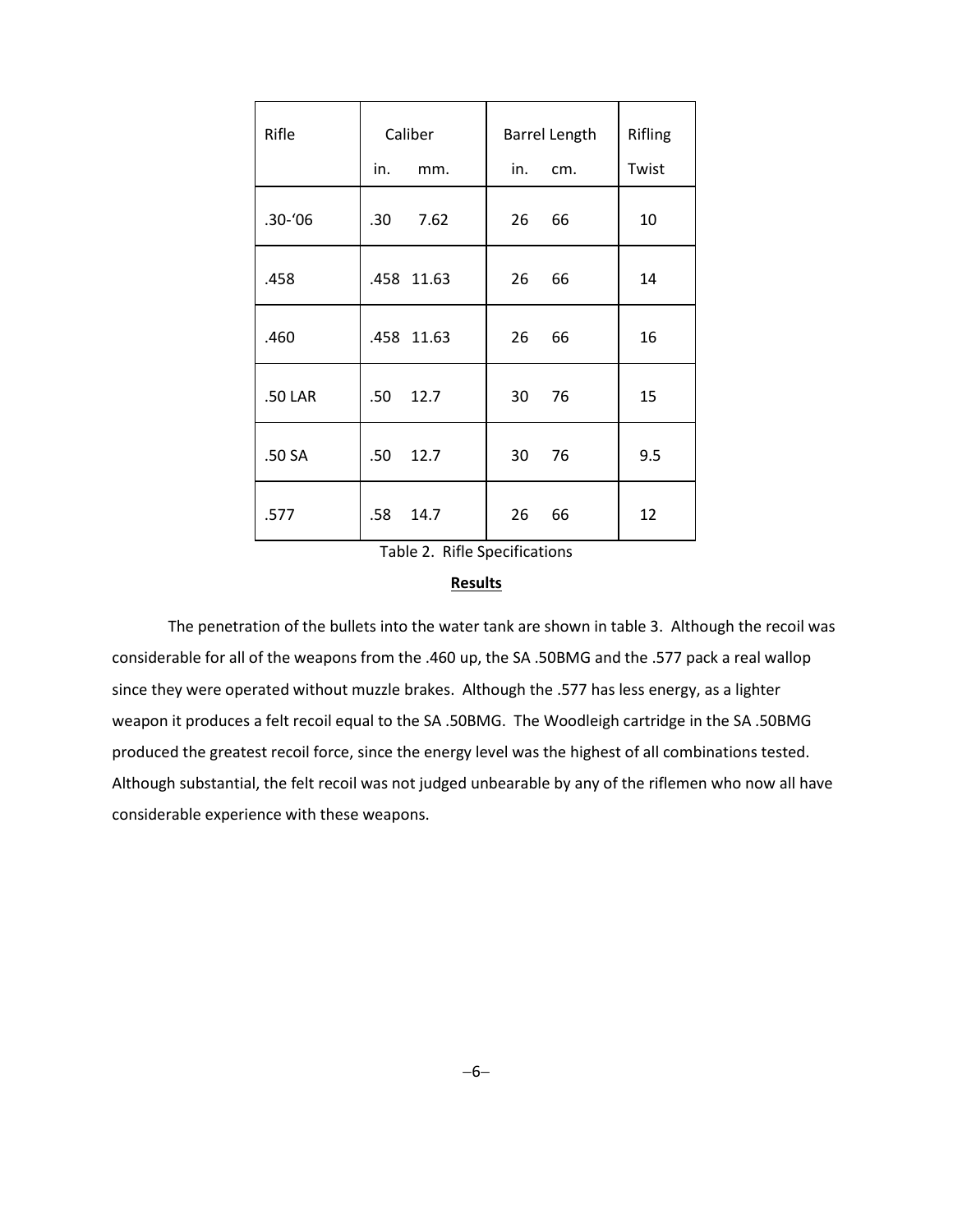| Rifle      | Cartridge         | Penetration |     | Flesh Equiv. |     |
|------------|-------------------|-------------|-----|--------------|-----|
|            |                   | in.         | cm. | in.          | cm. |
| $.30 - 06$ | Spitzer           | 47          | 120 | 26           | 66  |
| .458       | Round Mono        | 79          | 200 | 44           | 111 |
| .460       | Round Mono        | 93          | 236 | 52           | 131 |
| .50 LAR    | Spitzer           | 70          | 177 | 39           | 98  |
| .50 SA     | <b>Round Mono</b> | 130         | 330 | 72           | 183 |
| .50 SA     | Woodleigh         | 240         | 610 | 133          | 339 |
| .577       | Round Mono        | 240         | 610 | 133          | 339 |

Table 3. Bullet Penetration in Water

It was clear from the penetration trials that there were major differences in the characteristics of the different bullets. The .50BMG Spitzer cartridge completely destroyed the first wooden box test system. The front end of the water tank was resting on a steel drum which was crushed down 4 inches (10 cm.). The Spitzer bullets and the rounded monolithic bullets were not tested in the LAR .50BMG rifle during the second set of tests with the metal tank because of the potential destruction of the test system. The Spitzer bullets were not tested in the SA .50BMG for the same reason. Several of the rounded monolithic bullets curved upward through the water and went airborne at a steep enough angle to clear the far end of the tank, approximately two feet above the water surface.

## **Discussion**

The .30-'06 is not considered in the same category as the other guns and ammunition and was included to establish a baseline that is familiar to most hunters. The penetration values from the guns and ammunition other than the .50BMG show a progression that would be expected from the energy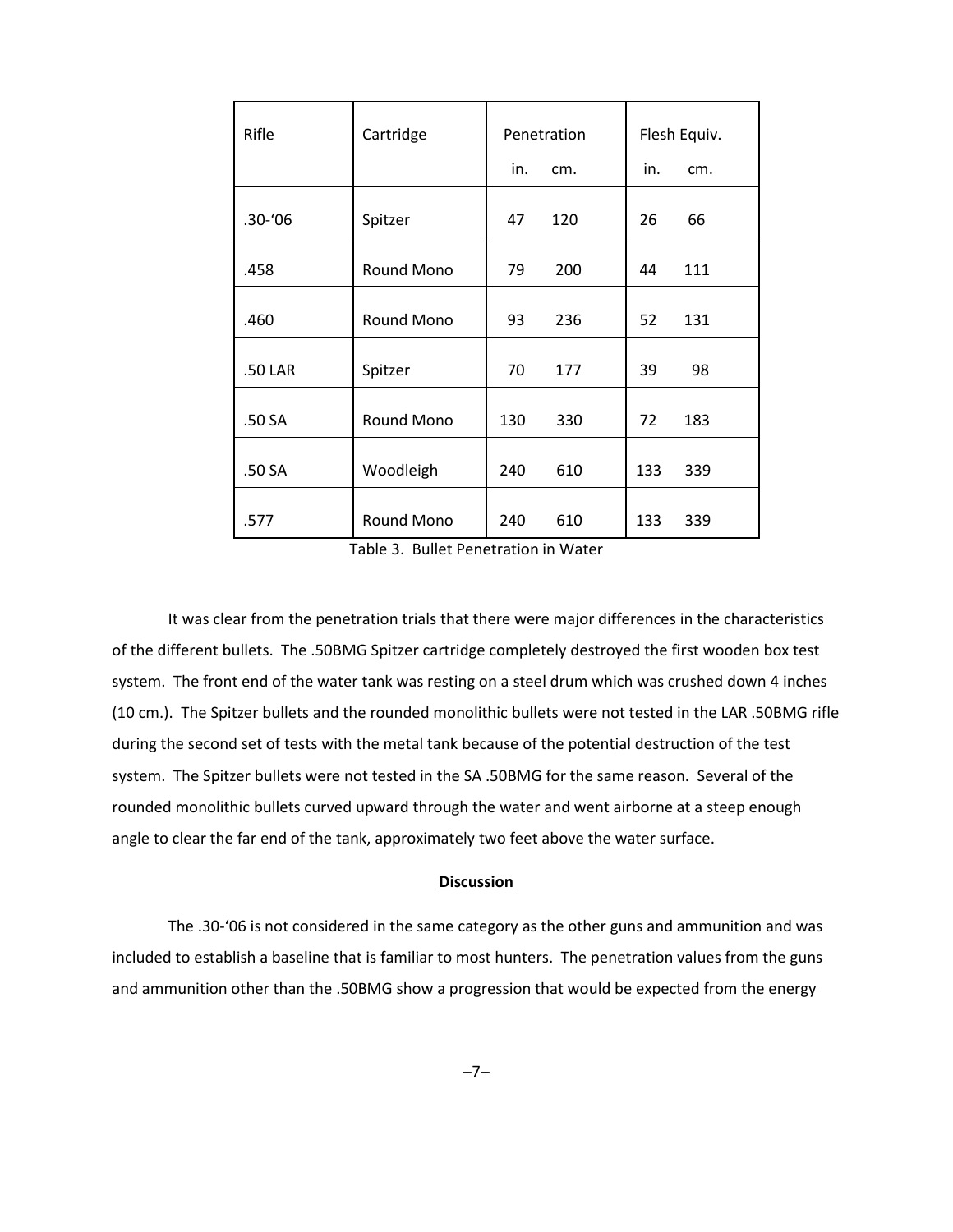and/or momentum values of the projectiles. The .50BMG pointed Spitzer round fired from the LAR was a surprise in its results. It was clear that the bullet tumbled early in its travel in the water tank. The likely explanation for this is that the bullet was precessing wildly and did not stabilize appreciably in its flight prior to impacting the target. The evidence of this was a tear in the plastic at the point of entry rather than a small hole as with the other rounds and also the tremendous amount of energy that was transferred to the system in the first few feet rather than being gradually lost over an expected longer penetration path. Contributing factors to this were the muzzle brake and the slow rifling twist of the LAR .50BMG. Apparently, the pointed projectile is also more unstable than a blunt projectile, at least in media denser than air. This phenomenon is recognized by both the native hunters of Alaska, who blunt their projectiles and by the Norwegian whalers (Oen, 1995). Unstable projectiles take the path of least resistance in materials more dense than air. (Alphin, 1996; Hatcher, 1962). This was also evident in the curved path of the long .50 BMG monolithic rounded bullets. Although sufficiently stabilized to penetrate to a depth of 10 feet (3 meters) or so, they were unstable enough to move toward the "softer" side of the water trough, the surface. The SA .50BMG rifle, with the muzzle brake removed and with the fast rifling twist provides good close range penetration with the rounded monolithic rounds and excellent penetration with the short Woodleigh bullet. The Spitzer bullet (typical military surplus ammunition, both armor piercing and full metal jacket ball ammunition) in the SA .50BMG rifle has been shown to penetrate 4 feet (1.2 meters) of flesh (Ingling, 1997) but that bullet is the most erratic due to the inherent close range instability.

## **Conclusions**